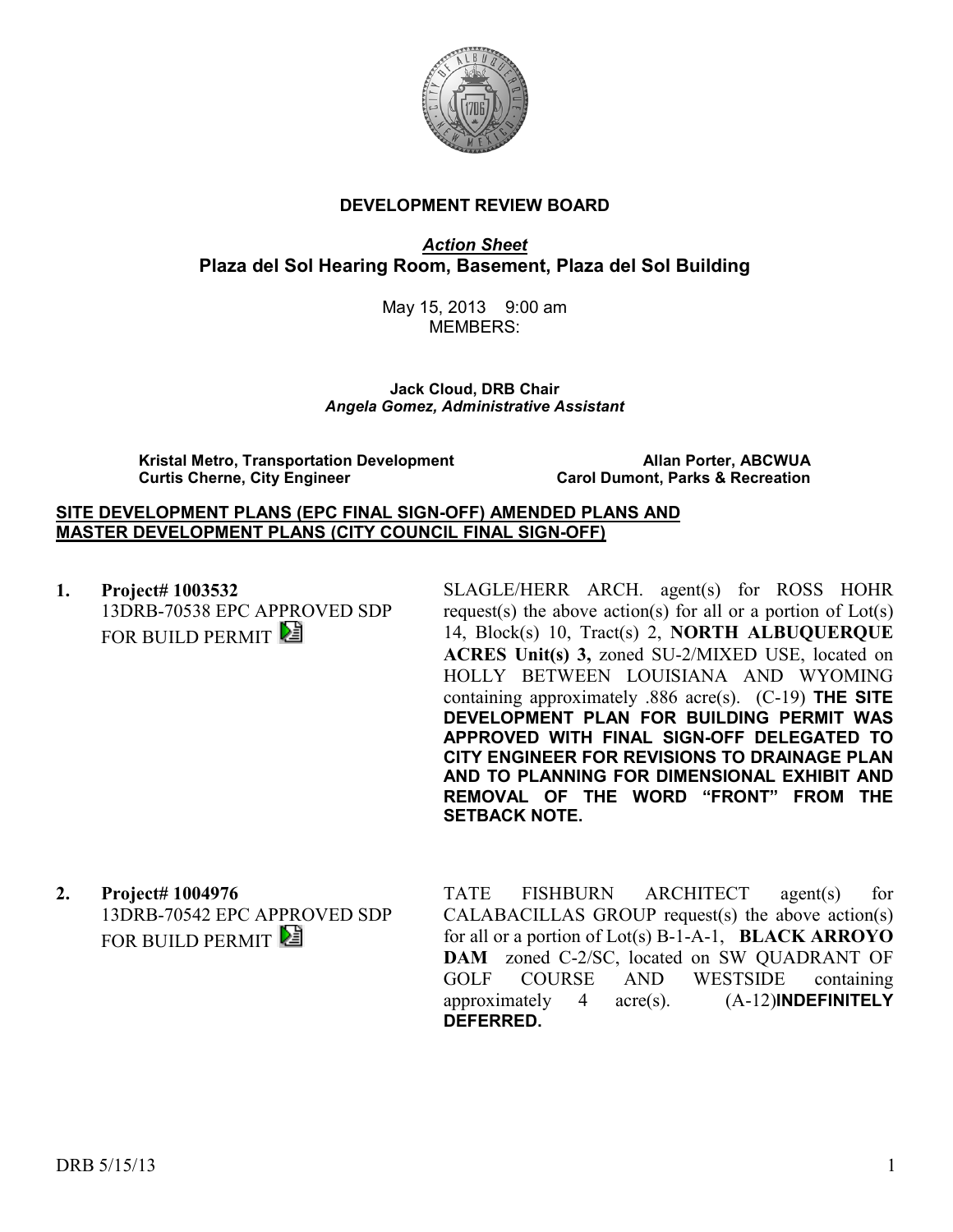**3. Project# 1006761** 13DRB-70540 EPC APPROVED SDP FOR BUILD PERMIT 12DRB-70377 - PRELIMINARY/ FINAL PLAT APPROVAL 12DRB-70385 SUBDIVISION DESIGN VARIANCE<sup>[2</sup>]

CONSENSUS PLANNING & ISAACSON & ARFMAN PA, agent(s) for LCI, LLC request(s) the above action(s) for all or a portion of Lot(s) 185-A, 184, 183 AND THE SOUTHERLY PORTION OF TRACT 182, Block(s) AIRPORT UNIT, **TOWN OF ATRISCO GRANT Unit(s) 8,** zoned SU-1 FOR IP, located on FORTUNA BETWEEN 76TH ST AND I-40 containing approximately 8.9 acre(s). (J-10) **THE SITE DEVELOPMENT PLAN FOR BUILDING PERMIT WAS APPROVED WITH FINAL SIGN-OFF DELEGATED TO PLANNING FOR COMPLETION OF PLAT AND AGIS DXF. WITH THE SIGNING OF THE INFRASTRUCTURE LIST DATED5/15/13 THE PRELIMINARY/FINAL PLAT WAS APPROVED WITH FINAL SIGN OFF DELEGATED TO CITY ENGINEER AND PLANNING FOR COMPLETION OF SIA. A SUBDIVISION DESIGN VARIANCE FROM MINIMUM DPM DESIGN STANDARDS WAS APPROVED AS SHOWN ON EXHIBIT IN THE PLANNING FILE.** 

## **CASES WHICH REQUIRE PUBLIC NOTIFICATION MAJOR SUBDIVISIONS, VACATIONS, SIA EXTENSIONS AND SITE DEVELOPMENT PLANS**

**4. Project# 1009046** 13DRB-70518 VACATION OF PUBLIC EASEMENT 13DRB-70519 EXTENSION OF MAJOR PRELIMINARY PLAT

MARK GOODWIN AND ASSOCIATES, P.A. agents for SAWMILL CROSSINGS, LLC request the referenced/ above action(s) for Tract B1A2, **DUKE CITY LUMBER CO ADDITION,** zoned SU-2/SU-1 PRD, located on the south side of ASPEN AVE NW between  $12^{TH}$  ST NW and 19th ST NW containing approximately 6.9292 acres**. (H-13) THE VACATION WAS APPROVED AS SHOWN ON EXHIBIT B IN THE PLANNING FILE PER SECTION 14- 14-7-2(A) (1) AND (B) (1)(3) OF THE SUBDIVISION ORDINANCE. A ONE-YEAR EXTENSION OF THE PRELIMINARY PLAT WAS APPROVED.** 

# **MINOR PLATS, FINAL (MAJOR) PLATS, AMENDED PLATS AND PLANS**

**5. Project# 1009694** 13DRB-70541 MINOR - PRELIMINARY/ FINAL PLAT APPROVAL JACKS HIGH COUNTRY INC agent(s) for ENAWALA INC request(s) the above action(s) for all or a portion of Lot(s) 5 & 6, Tract(s) A & B, **NETHERWOOD PARK**  zoned C-3, located on MENAUL BLVD NE BETWEEN NEWTON PL NE AND PRINCTON DR NE containing approximately 4.2663 acre(s). (H-16) **INDEFINITELY DEFERRED.**

## **NO ACTION IS TAKEN ON THESE CASES: APPLICANT /AGENT IS REQUIRED AT THE MEETING**

**6. Project# 1009619** 13DRB-70539 SKETCH PLAT REVIEW AND COMMENT

PAUL CHAVEZ request(s) the above action(s) for all or a portion of Tract(s) 107-A-1-B-2, zoned RA-2, located on PEDRONCELLI BETWEEN RIO GRANDE AND RIO GRANDE RIVER containing approximately .41 acre(s). (F-13)**THE SKETCH PLAT WAS REVIEWED AND COMMENTS WERE PROVIDED.**